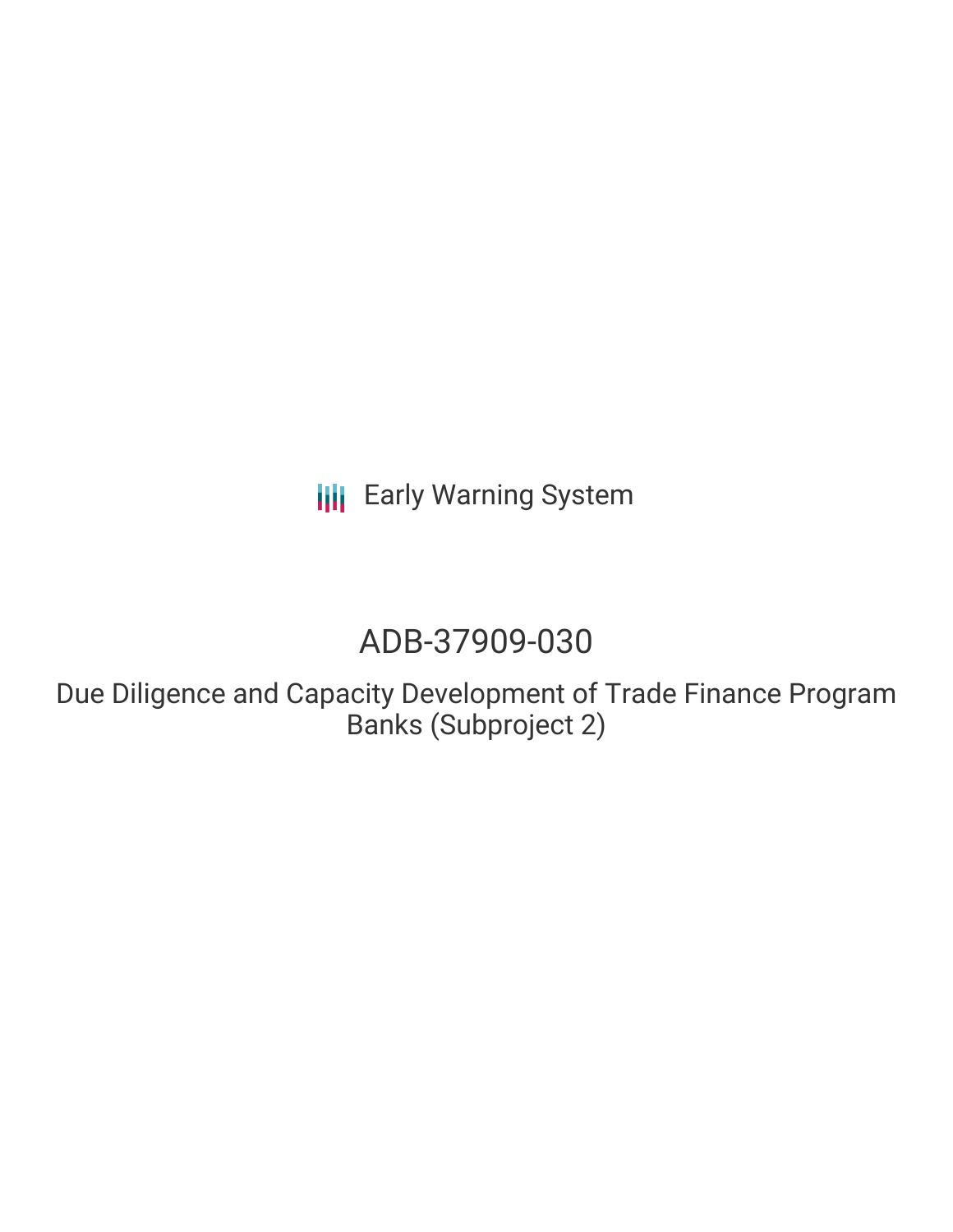

#### **Quick Facts**

| <b>Specific Location</b>       | Regional                     |
|--------------------------------|------------------------------|
| <b>Financial Institutions</b>  | Asian Development Bank (ADB) |
| <b>Status</b>                  | Active                       |
| <b>Bank Risk Rating</b>        | U                            |
| <b>Sectors</b>                 | Finance, Industry and Trade  |
| <b>Investment Type(s)</b>      | Advisory Services, Grant     |
| <b>Investment Amount (USD)</b> | \$3.20 million               |
| <b>Project Cost (USD)</b>      | $$3.20$ million              |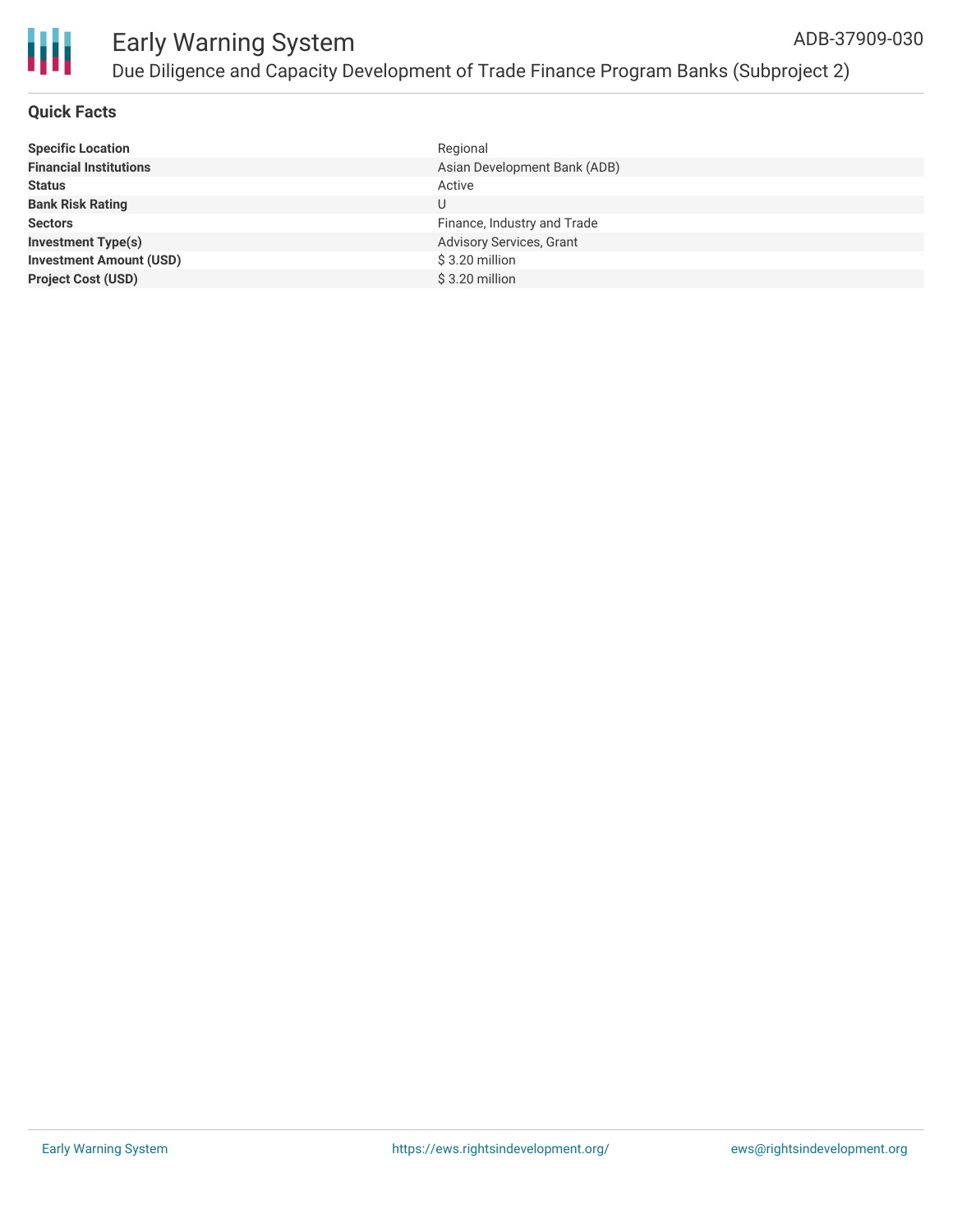

### **Project Description**

According to the bank document, the Trade Finance Program (TFP) closes market gaps for trade finance by providing guarantees and loans to partner banks to support trade. Drawing the private sector into developing countries is important to closing gaps and TFP is the biggest mobilizer of private sector financing at ADB. In addition to doing transactions, TFP provides a number of 'knowledge products' which contribute to closing financing gaps. More information can be found at [www.adb.org/tfp.](http://www.adb.org/tfp)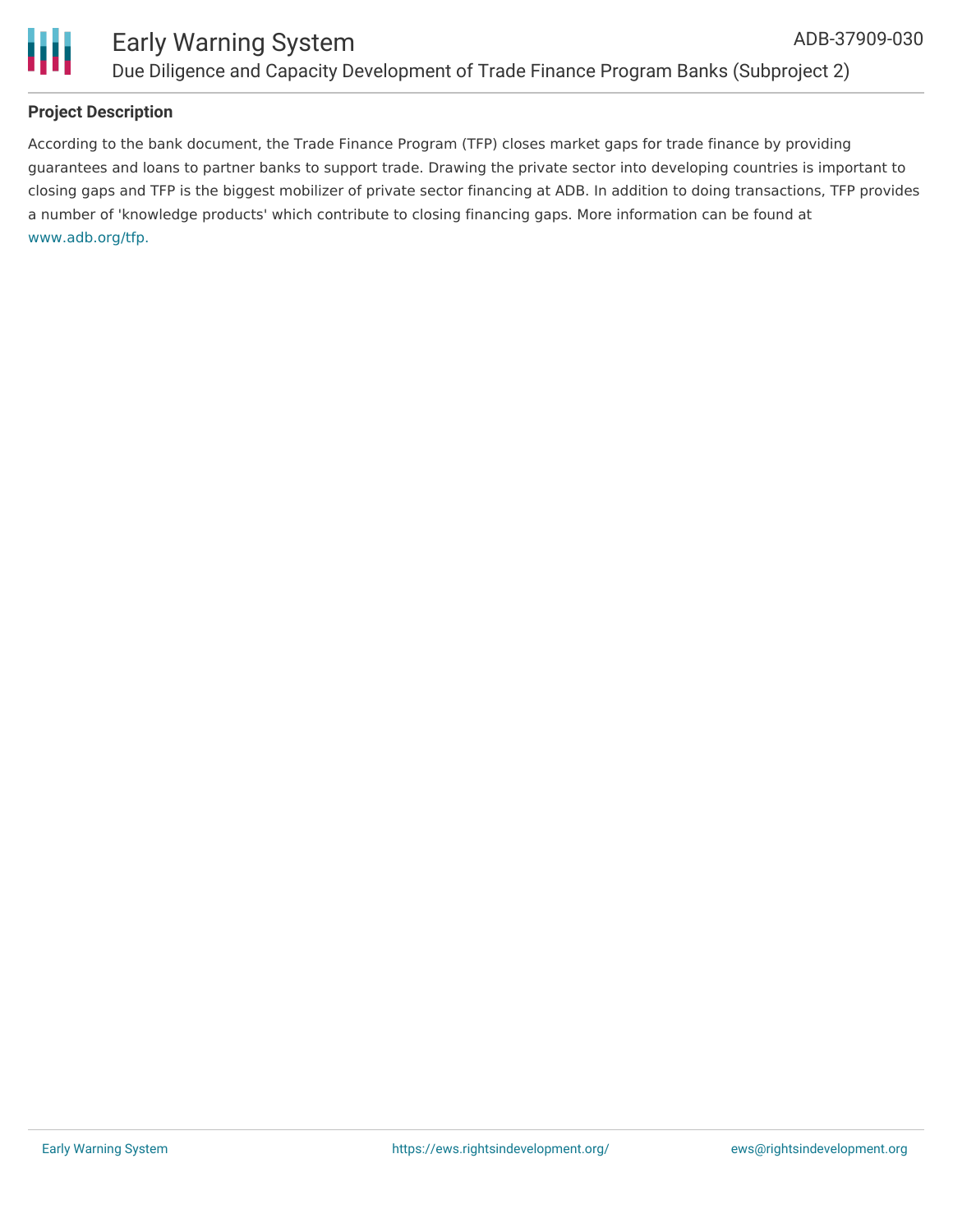

#### **Investment Description**

Asian Development Bank (ADB)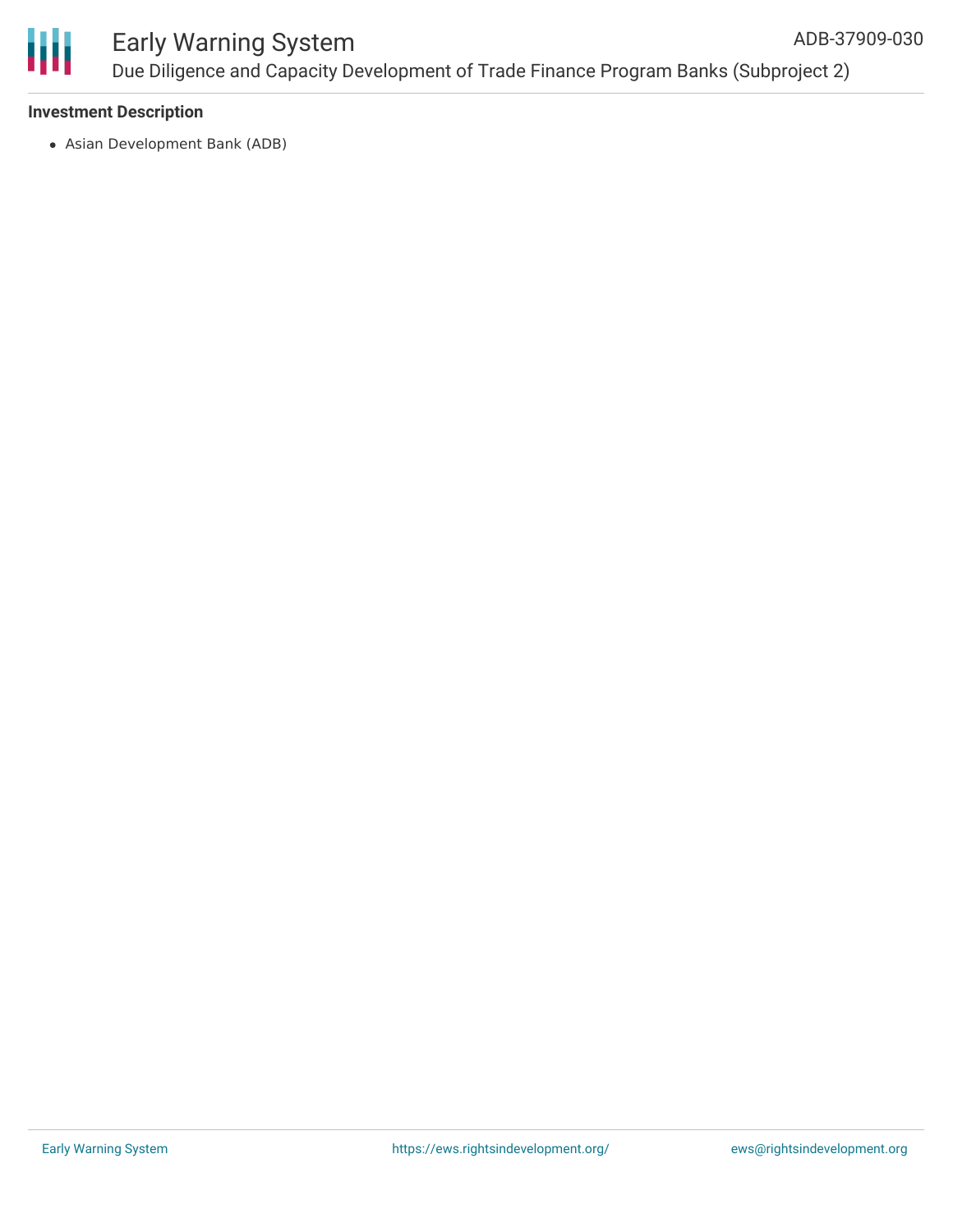## **Contact Information**

**Responsible ADB Department** Private Sector Operations Department

**Responsible ADB Division** Private Sector Financial Institutions Division

# **Responsible ADB Officer** Steven Beck

\*There is no further information being disclosed at this stage of the project\*

# **ACCOUNTABILITY MECHANISM OF ADB**

The Accountability Mechanism is an independent complaint mechanism and fact-finding body for people who believe they are likely to be, or have been, adversely affected by an Asian Development Bank-financed project. If you submit a complaint to the Accountability Mechanism, they may investigate to assess whether the Asian Development Bank is following its own policies and procedures for preventing harm to people or the environment. You can learn more about the Accountability Mechanism and how to file a complaint at: http://www.adb.org/site/accountability-mechanism/main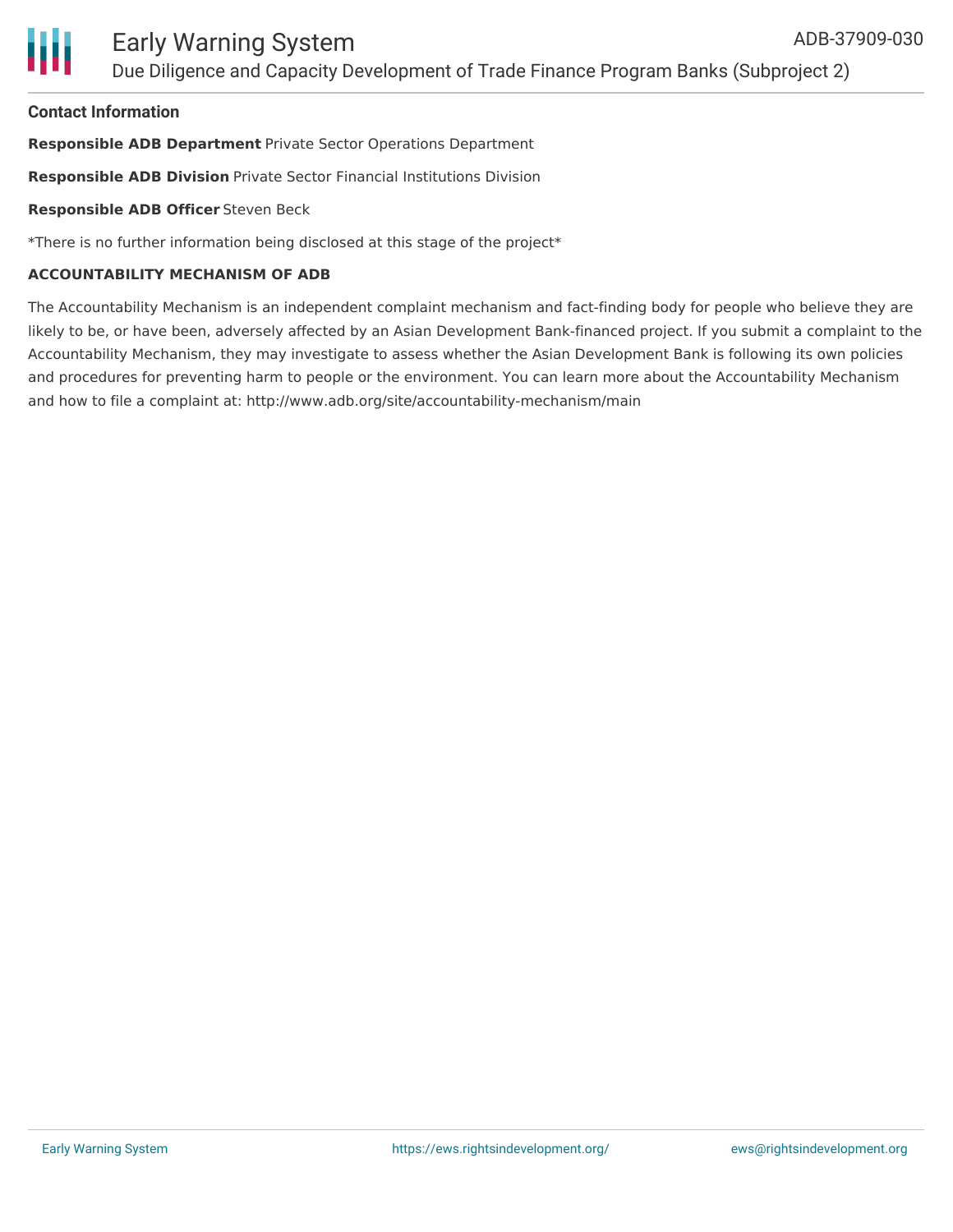

# Early Warning System

Due Diligence and Capacity Development of Trade Finance Program Banks (Subproject 2) ADB-37909-030

#### **Bank Documents**

• Project [Disclosure](https://ewsdata.rightsindevelopment.org/files/documents/30/ADB-37909-030.pdf) PDF [\[Original](https://www.adb.org/printpdf/projects/37909-030/main) Source]